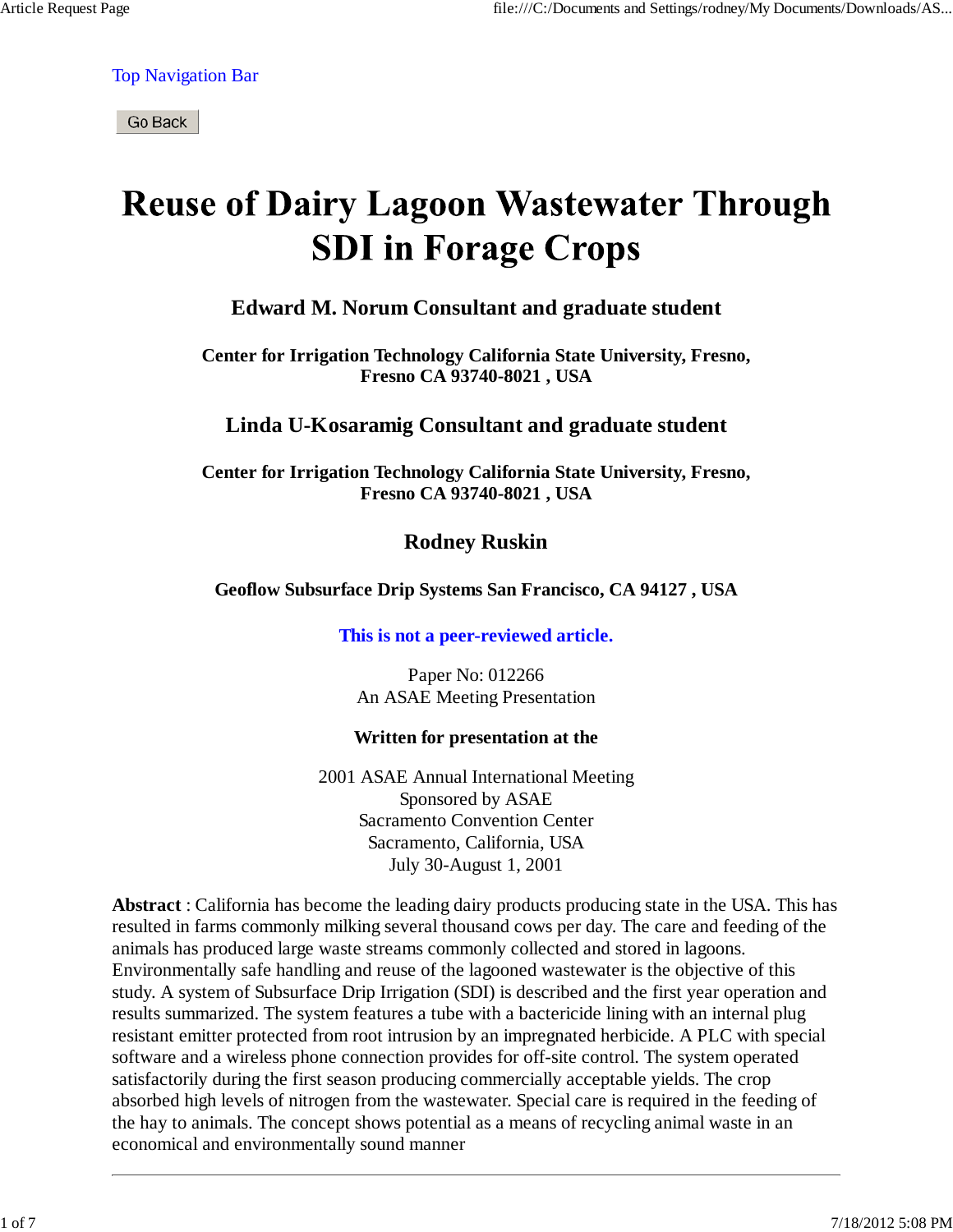# **Introduction**

There is a growing world-wide concern about animal waste discharges affecting groundwater quality. The use of dairy wastewater (WW) for irrigation is subject to concern because of the possible nitrate contamination of domestic water supplies and health hazards from the pathogens in WW.

WW usually contains three major forms of N: (1) Ammonium; (2) Organic N; and (3) Nitrate/nitrite. Ammonium (NH4+) represents the principal form of N in WW (5-40 mg N/L), but in most soil containing significant clay, NH4+ can be either fixed by clay particles or temporary adsorbed by negatively-charged clay and organic colloids. Organic N is readily converted to NH4+ by the mineralization transformation process resulting from aerobic and anaerobic bacteria activity. A two step nitrification process transforms NH4+ to nitrite-N and then nitrite-N to nitrate-N, involving respectively Nitrosomonas and Nitrobacter bacteria. Although these bacteria are present in most soils, their population may be quite low in subsoils an dry sandy soils and their activity may be restricted if the soil temperatures are low (Broadbent and Reisenauer, 1990).

The staff of the Water Management Research Laboratory (USDA-ARS-Fresno) developed a highly efficient irrigation and management method which minimized and sometimes even eliminated the downward movement of soluble nitrate-N below the root zone of field crops. This high frequency subsurface drip irrigation (SDI) system should be ideal for applying WW with minimal potential leaching of nitrate-N, because the nitrification process will be minimized and most NH4+ molecules will be either fixed or adsorbed by the soil or taken up by the deep roots.

Three physical characteristics, unique to SDI, contribute to its advantages and to minimizing nitrate-N leaching: (1) Reduced evaporation; (2) Larger wetted soil volume and surface area than surface drip irrigation; and (3) Deeper rooting.

A major factor in the environmental problems associate with animal effluent disposal arises from run-off caused by rain events and poorly managed irrigation. Pathogens, nitrates and phosphates in the run-off cause serious problems in the surface waters. In addition to the controlled movement of NO3-N to the ground water, the fact that the WW is not applied to the surface and does not come to the soil surface adds a major safety dimension to effectively eliminating the risk of pollution due to run-off.

## **History**

- 1. Velledis et. al. (Velledis, 1997) has shown that between 400 and 600 kg N per ha per annum can be applied through a center pivot system spraying dairy effluent on a rotation of fodder crops.
- 2. The development of technology which prevents the deterioration of the subsurface drip system due to root intrusion (Ruskin, 1997) makes it practical to install the SDI system in permanent crops like alfalfa which have an expected life of ten years, or more.
- When the active root system of alfalfa is 0.5 m deep, the nitrogen fixation process may be 3. impaired and the frequent injection of N is needed to produce good quality alfalfa and high yields. USDA-ARS-WMRL research results with SDI for alfalfa have shown that this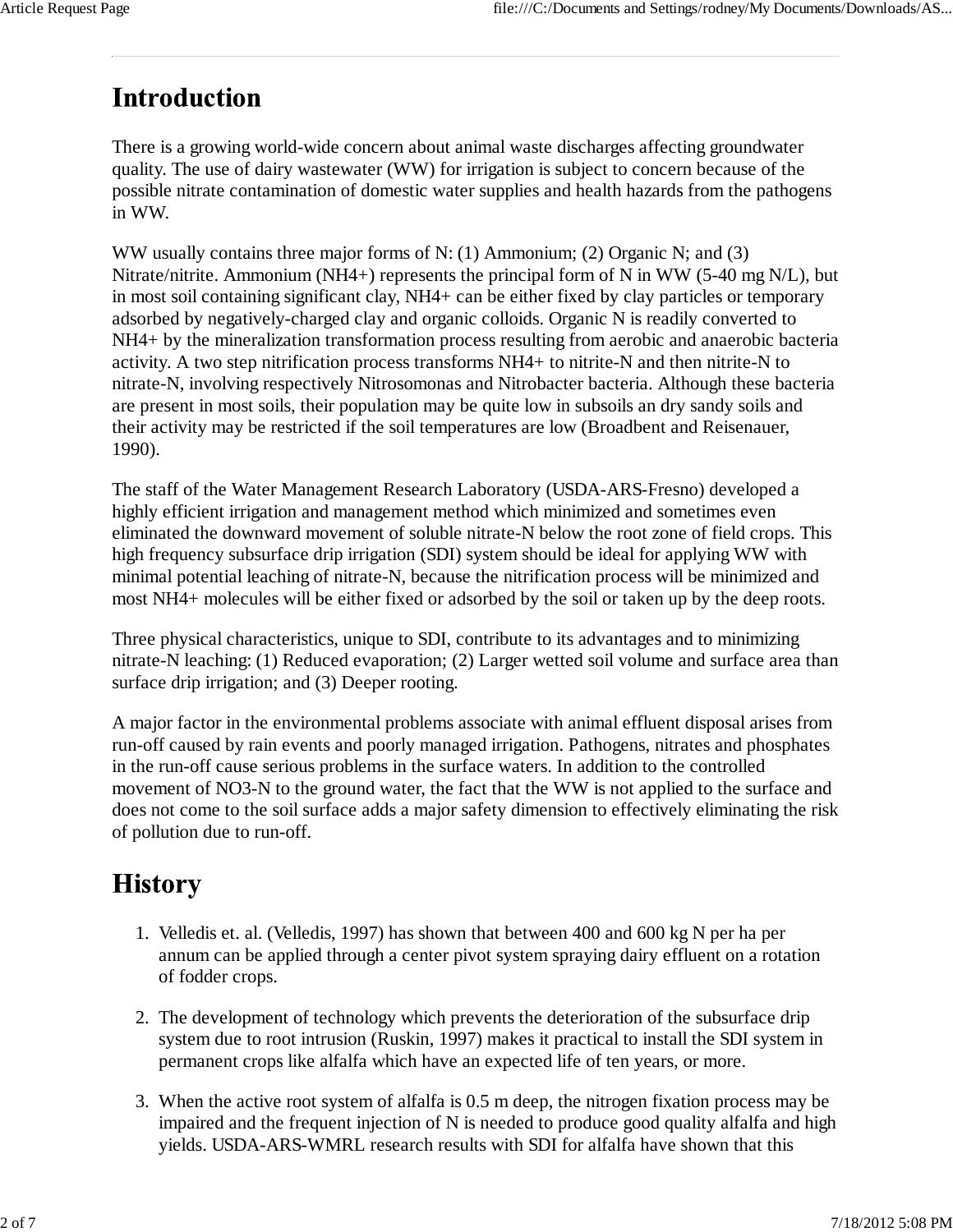method is indeed feasible, conservative, and sustainable.

The combination of these three factors gives good reason to expect that SDI and alfalfa may be a very suitable combination to mitigate the dairy effluent problems.

The Center for Irrigation Technology at California State University, Fresno has been investigating solutions for the safe disposal and reuse of wastewater generated from the university dairy lagoon to grow alfalfa. The primary objective of the studies to date has been to demonstrate an economical yet technically practical and commercially feasible method. This study has used WW from a conventional dairy lagoon followed by a sand media filtration to produce effluent of sufficient quality to be used in the SDI system. The ROOTGUARD® technology is used to provide root intrusion protection. Because of the relatively low N concentration, this disposal method could be used with a deep rooted crop such as alfalfa, using a SDI system installed at 0.60 m or deeper. The purpose of this research is to investigate the feasibility of growing alfalfa with the dairy effluent using SDI, and to measure the nitrate movement below the root zone. The quality of alfalfa will be recorded. Extra nitrogen or other fertilizers will not be added even if they are needed to optimize yield or quality.

## **Project Design and Operation**

The soil is a fine sandy loam. Proper cultivation is required to meet the agricultural objectives of the project. In this case the deep rooting characteristics of the crop (to 1.2 m) and the deep placement of the drip line (.6 m) required deep ripping of the site (also to 1.2 m). This was followed up by disking, pre-plant fertilization, and chemical herbicide applications. The plot was planted with Germains WL 612 alfalfa at a rate of 34 kg/ha. In California, alfalfa is best planted in September for good germination. The plot was irrigated by a portable sprinkler system until it was well established. It seems likely that with many crops irrigated by SDI, plantings will have to be carefully synchronized to rainfall patterns or sprinkler systems used to get good stands. Getting good stands can also be a chronic problem with flood irrigated alfalfa fields. As the irrigation demand developed in the spring of 1999 the SDI system was used to meet crop needs.

Since this is an experiment to study environmental impact and equipment performance and not yield, a single unreplicated plot 8.5 m wide by 185 m long was installed. This accommodated the installation of seven, 185 m long drip-lines spaced 1.2 m and buried 0.6 m under each row. The 185 m length corresponds to lengths commonly found in commercial fields and therefore allows for full scale hydraulic observations. The depth of burial anticipates governmental regulations prohibiting the presence of free wastewater on the field surface. At this depth, the crop can be fully irrigated without the necessity of wetting the soil surface.

This dairy lagoon wastewater is heavily laden with both dissolved and suspended materials, A representative laboratory analysis is given in table 1 for a sample taken after the system filtration equipment.

| Parameter                                | Result                        | Parameter | $\textsf{Result}$      |
|------------------------------------------|-------------------------------|-----------|------------------------|
| Alkalinity                               | $ 24.4 \text{ meg}/l $ Sodium |           | $ 5.76 \text{ meg/}1 $ |
| Conductivity 2.25 dS/m $\vert$ Ammonia-N |                               |           | $ 71 \text{ mg}/1$     |

Table 1 Laboratory Analysis of Dairy Lagoon Wastewater (11/12/99)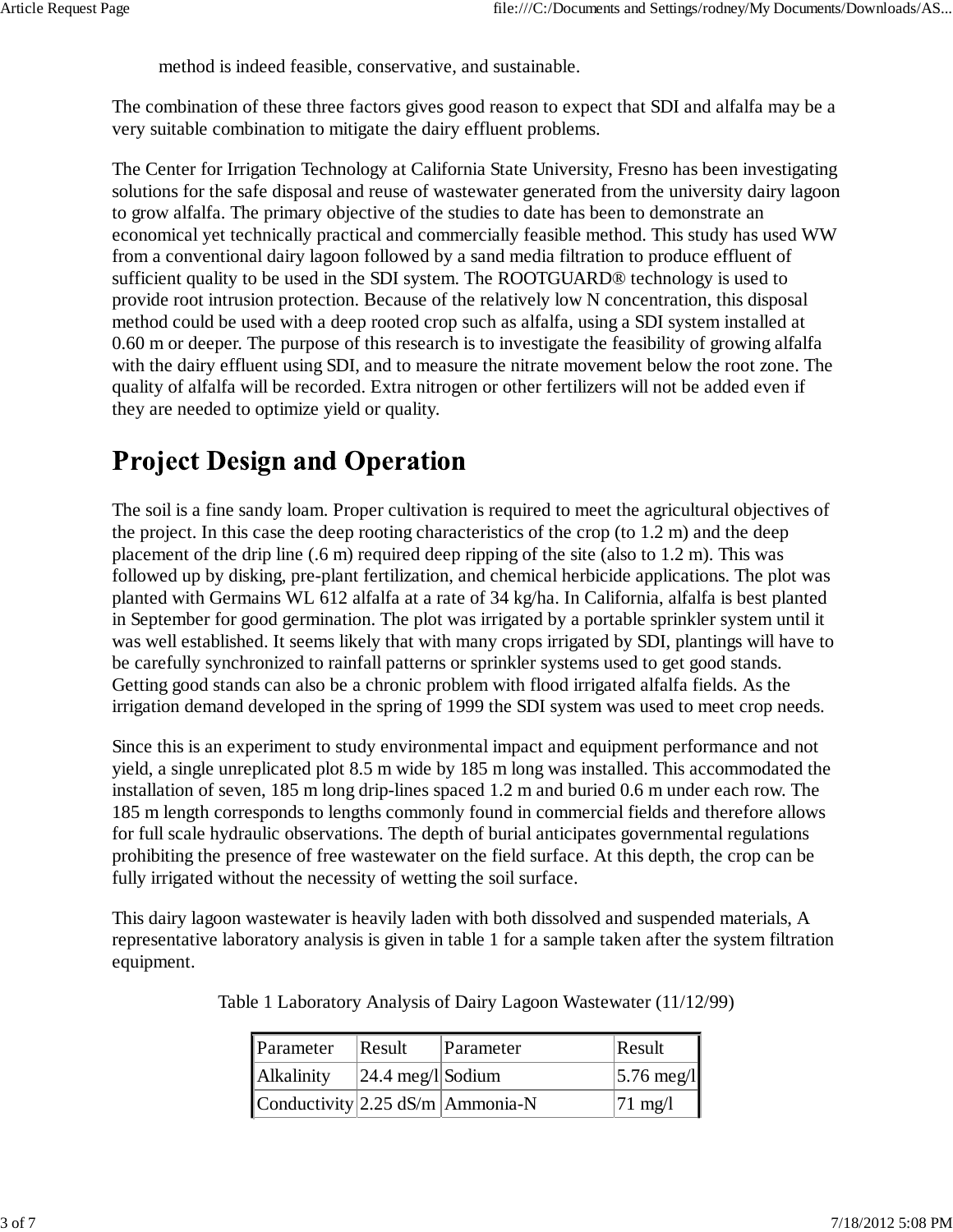| Phosphate<br>(as H2PO4) | 1.3 meg/l   $pH$ |                                                      | $7.54$ STD         |
|-------------------------|------------------|------------------------------------------------------|--------------------|
|                         |                  | Total Kjeldahl N                                     | $155 \text{ mg}/1$ |
|                         |                  | Magnesium 5.04 meg/l Total suspended solids 403 mg/l |                    |

The tube has an internal lining containing a bactericide to inhibit the growth of slime on the wall. To be suitable for placement by direct shanking in place, the turbulent flow emitters are molded into the ½ in. nominal drip-line (ID 14 mm x OD 16 mm) at a spacing of 610 mm. The emitter is protected by a molded in compound Treflan® that is designed to stop root intrusion. Also by actual test, the emitter has a demonstrated ability to resist plugging by particulate matter. The drip-line is manufactured by Geoflow, Inc. San Francisco, California USA. PVC pipe manifolds are connected at both ends of the system. The downstream manifold is connected to an valve that flows back to the reservoir. Because the suspended solids, even after filtration, is very high, at the end of each daily cycle, this valve is opened to flush the system back to the reservoir.

A barge mounted pump and inlet screening arrangement floats on the lagoon surface and draws water from 0.9 m below the water surface. This avoids both floating debris and settled solids. Conventional sand media filters (2,300 mm diameter tanks) and a 200 mesh screen filter are being used to protect the system from plugging. Instrumentation includes standard pressure gauges, an electronic paddle wheel flow rate sensor, and a maximum/minimum electronic ambient air temperature sensor. A commercially available PLC controls the system with communication access through a wireless phone. Special software was developed to accommodate unique aspects of the application. A special computer graphics interface has been developed to permit simple operation by comparatively untrained personnel.

As originally visualized the system was to be automatically controlled with a manual over ride. The automatic control includes a daily calculation of crop consumptive using the air temperature sensor readings and the Hargreaves Formula. This results in a required daily dose volume calculation that is controlled by the flow meter. System efficiency estimates will be adjusted to insure adequate irrigation. Eventually a soil moisture meter will be added to abort the scheduled daily dose if the root zone becomes saturated. To date as of February 1, 2000 this system has not been tested.

The manual system of control operates similarly to a standard irrigation controller. A weekly calculation is made to establish run times. An automatic weather station (CIMIS) is accessed to acquire current reference evapotranspiration. Using appropriate crop coefficients, crop evapotranspiration is calculated and converted to dose time. This and scheduled run days is communicated to the infield PLC using the wireless phone.

# **Results**

The original attempt to filter the wastewater involved the use of a static 200 mesh screen filter with an automatic backflush. Because of the fibrous nature of the solids this concept did not work. The fibers could not be flushed clean of the screen surface. This screen filter was replaced with a sand media filter using #20 feldspar media underlain by ¾ in. (19 mm) crushed gravel. The loading rate is 450 l/min./m<sup>2</sup> (11.0 gpm/ft.<sup>2</sup>). The system is set to backflush every 15 minutes of operation. Backflush valving is arranged so that the system shuts down while the tanks are backflushed sequentially. It is backed up by a downstream 200 mesh screen filter for safety. Routine operation began the second week of June, 1999. Scheduled and actual applications are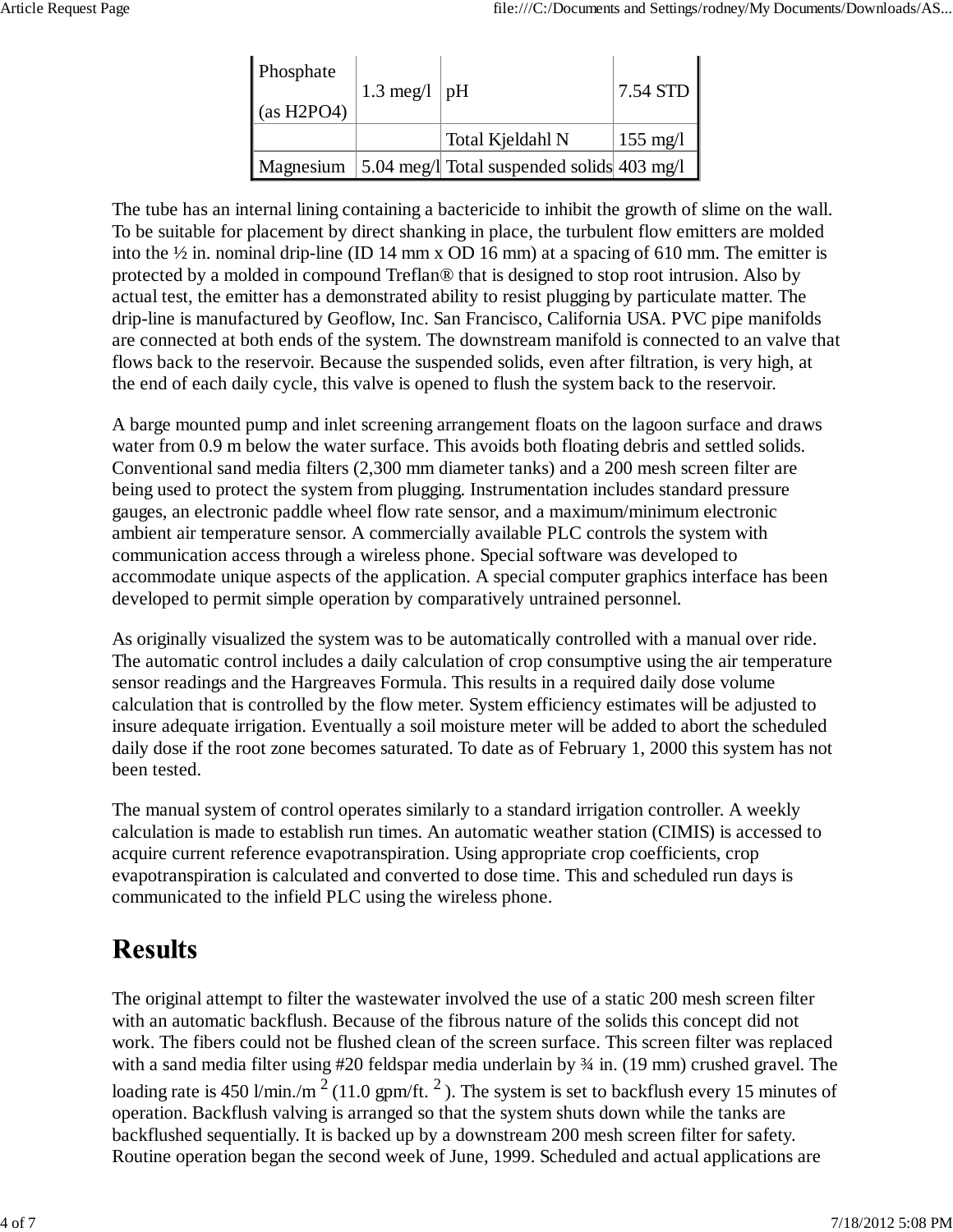as documented in Table 2.

| Period               | <b>System Flow Rate</b>            | Ref. Evapotranspiration Gross Application |                  |
|----------------------|------------------------------------|-------------------------------------------|------------------|
|                      | (l/min.)                           | (mm/wk)                                   | $\text{(mm/wk)}$ |
| $06/30 - 07/07$ 73.0 |                                    | 51.6                                      | 46.0             |
| $07/07 - 07/14$ 73.0 |                                    | 52.3                                      | 112.6            |
| $07/14 - 07/21$ 73.0 |                                    | 49.5                                      | 114.3            |
| $07/21 - 07/28$ 68.5 |                                    | 48.0                                      | 86.6             |
| $07/28 - 08/04$ 57.9 |                                    | 45.5                                      | 64.8             |
| $08/04 - 08/11$ 66.2 |                                    | 47.                                       | 88.9             |
| $08/11 - 08/18$ 66.2 |                                    | 38.1                                      | 90.4             |
| $08/18 - 08/25$ 68.1 |                                    | 41.1                                      | 76.2             |
| $08/25 - 09/01$ 68.1 |                                    | 42.4                                      | 67.6             |
| $09/01 - 09/08$ 67.0 |                                    | 38.6                                      | 68.3             |
| $09/08 - 09/15$ 66.2 |                                    | 42.1                                      | 62.7             |
| $09/15 - 09/22$ 67.8 |                                    | 29.0                                      | 47.5             |
| $09/29 - 10/0666.2$  |                                    | 27.7                                      | 45.2             |
| $10/06 - 10/12$ 67.4 |                                    | 26.9                                      | 34.3             |
| $10/12 - 10/19$ 67.4 |                                    | 20.1                                      | 34.3             |
| $10/19 - 10/26$ 65.5 |                                    | 16.5                                      | 24.9             |
| $10/26 - 11/03$ 67.0 |                                    | 16.8                                      | 21.1             |
| $11/03 - 11/10$ 68.9 |                                    | 16.0                                      | 19.8             |
| $11/10 - 11/17$ 66.2 |                                    | 7.1                                       | 9.1              |
| $11/17 - 11/23$ 66.2 |                                    | 7.9                                       | 10.2             |
|                      | Average 67.4 l/min. Total 664.4 mm |                                           | Total 1124.8 mm  |

Table 2 Scheduled and actual applications, Summer and Fall, 1999

System flow rate measurements can be used to detect potential problems. In this case an emitter performance based system flow rate is 66.2 l/min. Flow rates exceeded this value until gopher damage to drip-lines was repaired. The close agreement of weekly actual flow rates to emitter based flow rates suggest that plugging of emitters has not occurred. The ratio of reference evapotranspiration to gross application represents the apparent system application efficiency. In this case the season average is .591 or 59.1 percent. Given the relatively deep placement and wide spacing of the drip-lines and an initially dry root zone, a system efficiency of 50 - 60 percent were used and careful observations made on the crop growth. As the season progressed and confidence in the system grew, an assumed value of 90 percent resulted in continuing good crop growth. Observations were also made on the presence of moisture on the field surface. Initially some surface moisture was observed. However, later in the crop when application amounts more closely matched crop requirements, surface moisture was minimal.

Next season an assumed value for system efficiency will be 80 - 90 percent. In a controlled study such as this that looks critically at crop growth, a refined look at both crop coefficient and system efficiency assumptions is possible.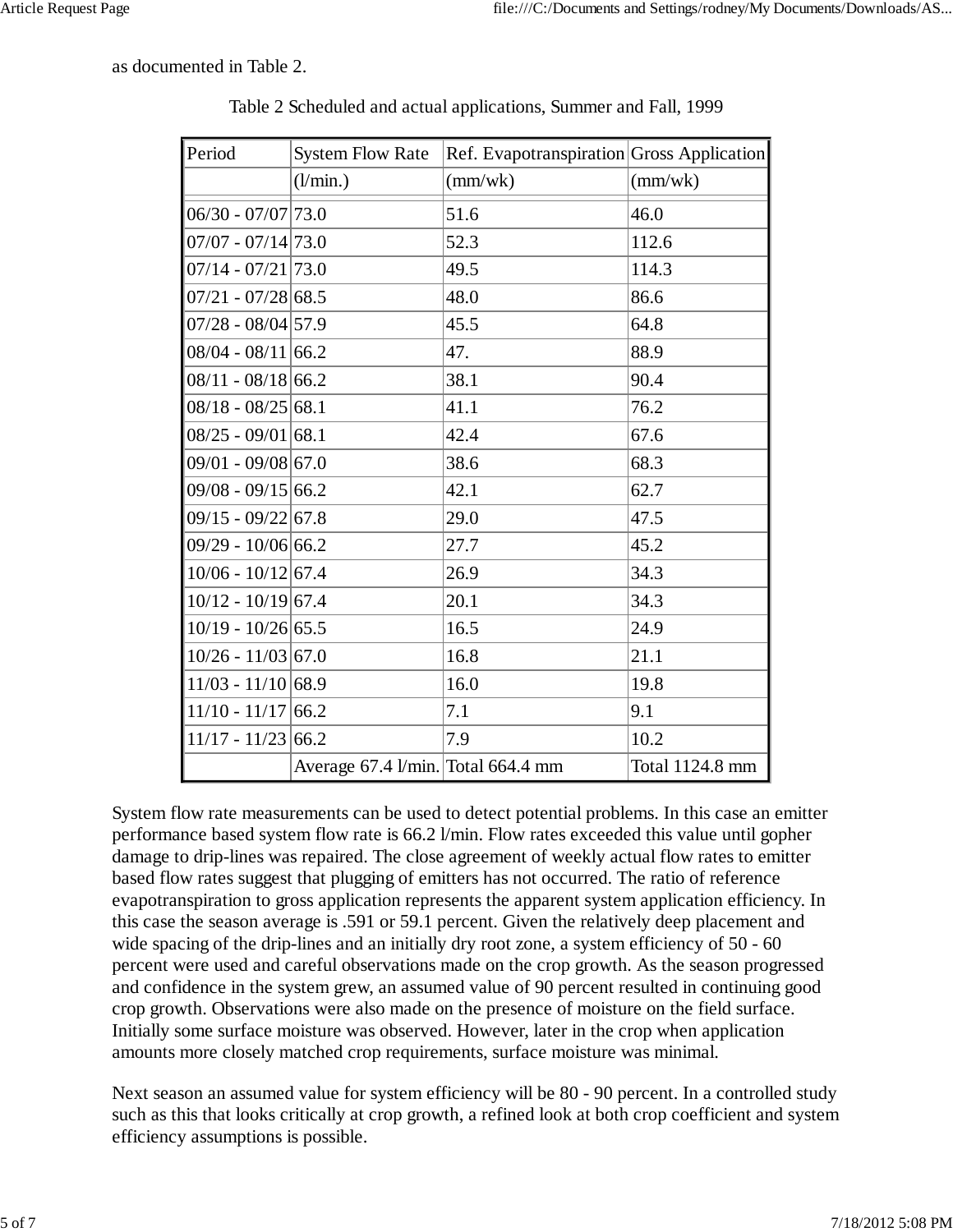A summary of the yield data is shown in Table 3.

|                | Date              | Yield          |
|----------------|-------------------|----------------|
| #)             |                   | Cutting        |
|                | 08/03/99          | 3780           |
| $\overline{2}$ | 09/01/99          | 3024           |
| 3              | 10/05/99          | 2268           |
| 4              | 12/09/99          | <b>Unbaled</b> |
|                | Total 9,073 kg/ha |                |

Table 3 Summary of Yield Data (partial year)

Average annual alfalfa yields in Fresno County are 15,700 kg/ha. Good commercial growers achieve yields of 18,000 to 22,400 kg/ha. The partial year actual yield shown in Table 3 probably then compares favorably with commercial growers yields. No attempts were made to optimize yields by the addition of fertilizers because this could confuse our analysis of the fate of the fertilizers which are in the source effluent.

Samples of the hay were sent to a laboratory for feeding value analysis. The results are shown in Table 4.

|                                    |      | Analysis Results |          |
|------------------------------------|------|------------------|----------|
| Parameter                          |      | Unit 09/03/99    | 10/25/99 |
| Crude Protein \%                   |      | 15.93            | 21.70    |
| TDN(1)                             | $\%$ | 55.88            | 59.76    |
| Copper                             | mg/1 | 8.34             | 15.70    |
| Iron                               |      | mg/l 177.00      | 792.00   |
| Zinc                               |      | mg/l 18.00       | 21.80    |
| Nitrate - No $3 \frac{mg}{111900}$ |      |                  | 15800    |
| RFV(2)                             |      | 102              | 138      |

Table 4 Laboratory Analysis of Hay Feeding Quality

#### (1) Total digestible nutrients

#### (2) Relative feed value

Project hay quality rates generally from low to good. Careful attention to harvest date would probably improve the quality. The crop is picking up high levels of nitrogen as would be anticipated. These high levels are not recommended for feeding to pregnant cows. Further it should generally be limited to no more than 35 - 40% of total dry matter ration in non-pregnant animals.

### **Future**

During the 2000 season. The automatic control mode will be used and soil moisture sensors